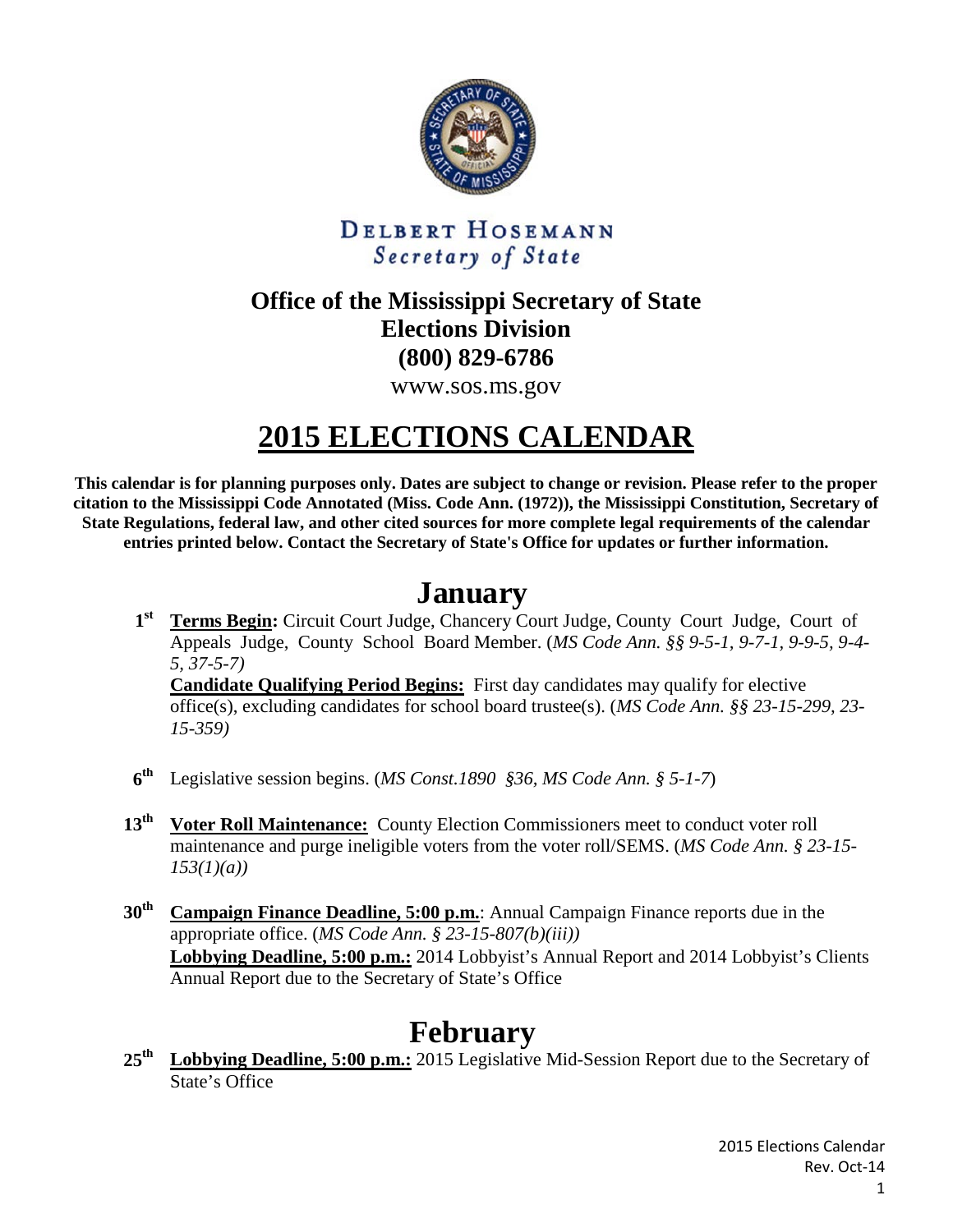**27th Qualifying Deadline, 5:00 p.m.:** Party primary and independent candidates for the Primary and General Elections, excluding candidates for school board trustee(s). (MS Code Ann. §§ 23-15-299, 23-15-359)

# **March**

**3rd Candidate List(s) Deadline, 5:00 p.m.:** Political parties provide to the Secretary of State a list, by name, mailing address and office sought, of all candidates for statewide, state district and legislative office who submitted qualifying papers on or before the qualifying deadline for the Primary Elections. (*MS Code Ann. § 23-15-296*)

# **April**

- **5th Legislative Session Ends:** *sine die* (*MS Const.1890 §36*)
- **15th Lobbying Deadline, 5:00 p.m.:** (Sine Die April 5, 2015) 2015 Legislative End-of-Session Report due to the Secretary of State's Office

# **May**

**8th Campaign Finance Deadline, 5:00 p.m.:** Periodic Campaign Finance Reports due in the appropriate office. County candidates file their reports with the Circuit Clerk's Office in their respective counties, while statewide candidates, multi-county candidates, and all legislative candidates, including those in single county districts, file their reports with the Secretary of State's Office. (*MS Code Ann. § 23-15-807(b)(ii) and (e))*

### **June**

5<sup>th</sup> Permanently Disabled Voters List: Circuit Clerks deliver the list of permanently disabled voters to the Election Commission for review and purging of those voters who are no longer qualified electors and no longer eligible to automatically receive an absentee ballot. (*MS Code Ann. § 23-15-629(3))*

**Absentee Ballot Applications:** Applications must be available in the Circuit Clerk's Office and provided to voters eligible to vote by an absentee ballot. (*MS Code Ann. § 23-15-625)*

- 10<sup>th</sup> Campaign Finance Deadline, 5:00 p.m.: Periodic Campaign Finance Reports due in the appropriate office. County candidates file their reports with the Circuit Clerk's Office in their respective counties, while statewide candidates, multi-county candidates, and all legislative candidates, including those in single county districts, file their reports with the Secretary of State's Office. (*MS Code Ann. § 23-15-807(b)(ii) and (e))*
- 15<sup>th</sup> Sample Ballot Deadline: State Executive Committee of each party furnishes each county executive committee the names of all state and state district candidates and all candidates for legislative districts composed of more than one county or parts of more than one county who have qualified and a sample of the official ballot to be used in the Primary Election. (*MS Code Ann. § 23-15-331)*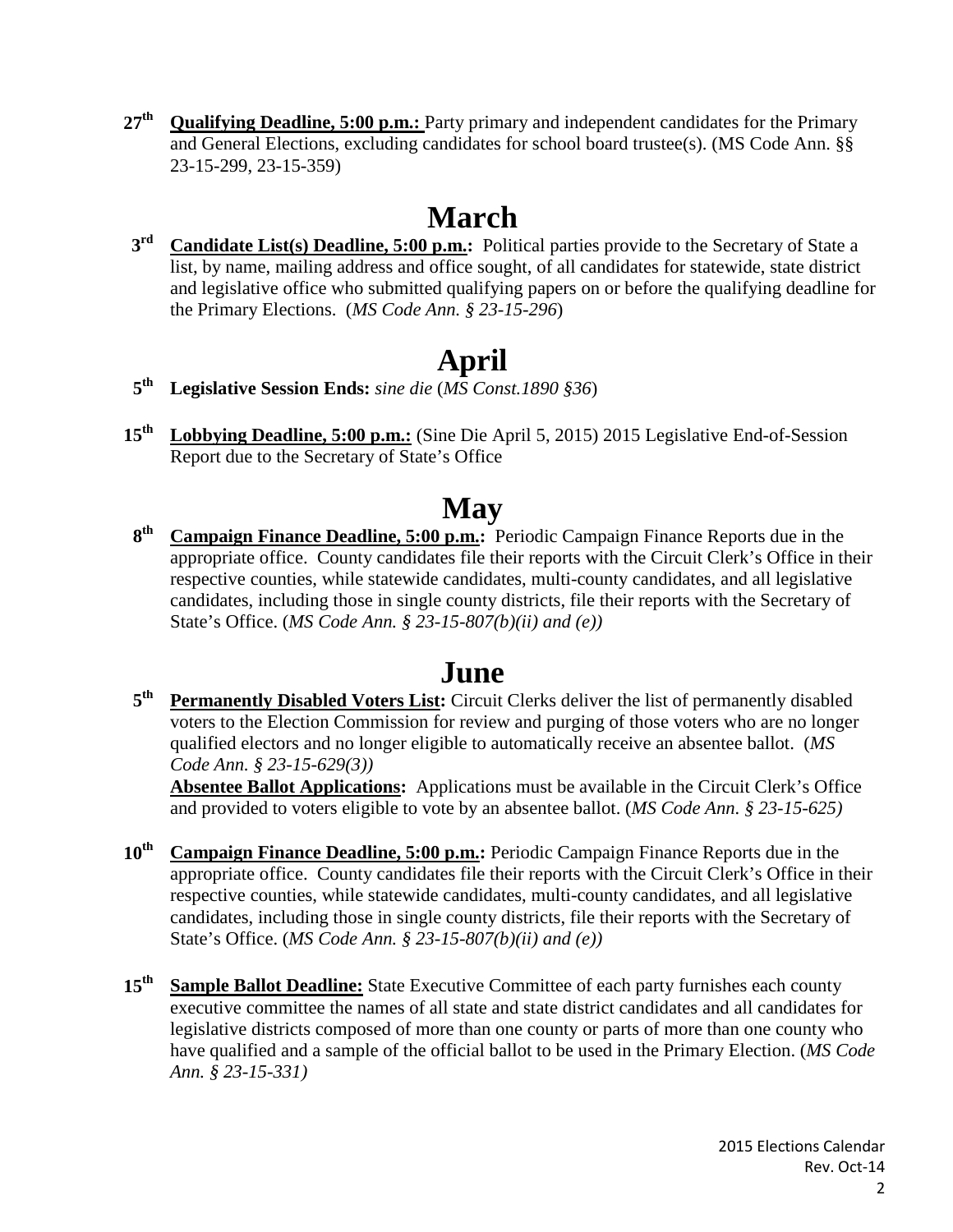20<sup>th</sup> **UOCAVA Absentee Ballot Deadline:** Circuit Clerks' Offices must send absentee ballots for the first Primary Election by mail, email or fax to UOCAVA voters who previously requested an absentee ballot by application, FPCA or FWAB. (MS Code Ann. §§ 23-15-683, 23-15-691, 23-15-692, 23-15-699)

**Absentee Ballots** must be available in the Circuit Clerk's Office and provided to voters eligible to vote by an absentee ballot. An absentee ballot must be mailed to all voters who completed an application for an absentee ballot before ballots were available. (MS Code Ann. § 23-15-715)

**Permanently Disabled Voter List:** Election Commission returns revised list to Circuit Clerk's Office for Primary Election. (MS Code Ann. § 23-15-629 (3))

- **25th Permanently Disabled Voters**: Deadline by which Circuit Clerks must mail absentee ballots to voters on the permanently disabled list. (*MS Code Ann. § 23-15-629(4))*
- 29<sup>th</sup> 30<sup>th</sup> Voter Registration: Circuit Clerks' Offices may remain open from 8:00 a.m. until 7:00 p.m., including the noon hour. (MS Code Ann. § 23-15-37(2))

## **July**

- **1st – 2nd Voter Registration:** Circuit Clerks' Offices may remain open from 8:00 a.m. until 7:00 p.m., including the noon hour. (MS Code Ann. § 23-15-37(2))
	- **3rd Voter Registration Deadline:** Circuit Clerks' Offices may remain open from 8:00 a.m. until 7:00 p.m., including the noon hour. (MS Code Ann. § 23-15-37(2)) Mail-In Registration Applications must be postmarked no later than Friday, July 3, 2015. (MS Code Ann. § 23-15-  $47(2)(a)$ ) (NOTE: Post Offices will be closed July 4th and many post Offices are closed weekends; applicants should mail or hand deliver applications no later than July 3 to avoid missing this deadline.)
	- **6th Voter Roll Maintenance:** County Election Commissioners meet to conduct voter roll maintenance and purge ineligible voters from the voter roll/SEMS. (*MS Code Ann. § 23-15- 153(1)(a))*
	- 10<sup>th</sup> Campaign Finance Deadline, 5:00 p.m.: Periodic Campaign Finance Reports due in the appropriate office. County candidates file their reports with the Circuit Clerk's Office in their respective counties, while statewide candidates, multi-county candidates, and all legislative candidates, including those in single county districts, file their reports with the Secretary of State's Office. (*MS Code Ann. § 23-15-807(b)(ii) and (e))*
	- 14<sup>th</sup> Poll Worker Voting Machine Training Deadline: County Election Officials appoint persons to instruct poll managers in the use of voting machines and their duties for the Primary Election. (*MS Code Ann. § 23-15-417)*
	- 21<sup>st</sup> Poll Worker Deadline: County Election Officials must appoint poll managers for the Primary Election. (*MS Code Ann. § 23-15-265)*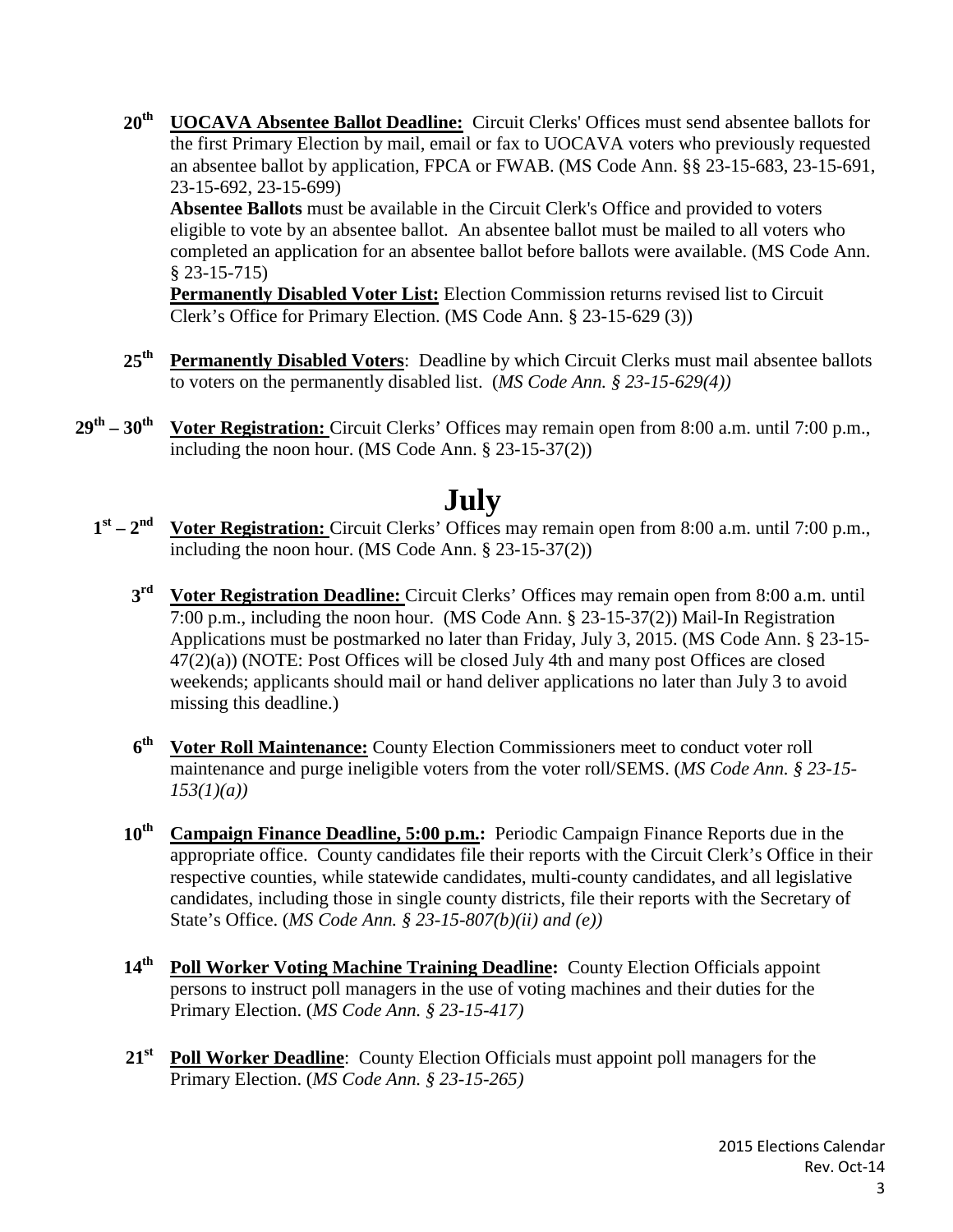- 25<sup>th</sup> Absentee Voting: Circuit Clerks' Offices MUST remain open from 8 a.m. until noon. (MS Code Ann. § 23-15-653) **UOCAVA Voter Registration Deadline:** Circuit Clerks' Offices must be in receipt of a completed FPCA from a UOCAVA voter. (MS Code Ann. § 23-15-677(2))
- **26th Campaign Finance - 48 Hour Reports (Sunday, 12:01 a.m. through Sunday, August 2nd, 12:01 a.m.)**: If any contribution of more than \$200.00 is received by a candidate or candidate's political committee after the tenth day, but more than 48 hours before 12:01 a.m. on the day of the election, the candidate or political committee must fully disclose the contribution by filing a "Forty-Eight Hour Report" with the appropriate office within 48 hours of receipt of the contribution. *(MS Code Ann. § 23-15-805)* The notification shall be in writing, and may be transmitted by overnight mail, courier service, or other reliable means, including fax or e-mail, but the candidate or candidate's committee shall ensure the notification is received in the appropriate office within 48 hours of the contribution. (*MS Code Ann. § 23-15-807(f)(i)&(ii))*
- 28<sup>th</sup> Poll Manager Training Deadline: Public notice of the time and location of the training must be posted at the courthouse and published in a newspaper five (5) days before the date of the training. (*MS Code Ann. § 23-15-239(1)(4))* **Campaign Finance Pre-Election Report Deadline, 5:00 p.m.:** All candidates and political committees who have accepted contributions or made expenditures for the first Primary Election must file pre-Election Reports in the appropriate office. County candidates file their reports with the Circuit Clerk, while statewide candidates, multi-county candidates, and all legislative candidates, including those in single county districts, and all political committees required to be registered with the Secretary of State's Office, file their reports with the Secretary of State's Office. (*MS Code Ann. § 23-15-807(b)(i))*

## **August**

- **1st In-Person Absentee Voting Deadline, 12:00 p.m.:** Circuit Clerks' Offices MUST remain open from 8:00 a.m. until 12:00 p.m. (MS Code Ann. § 23-15-653)
- **3rd Absentee Ballot by Mail Deadline, 5:00 p.m.:** Absentee ballots returned by mail must be received by the Circuit Clerk's Office. (MS Code Ann. § § 23-15-631(1)(c), 23-15-637)
- **4th Primary Election Day:** Polls open from 7:00 a.m. until 7:00 p.m. for voting. (*MS Code Ann. § 23-15-191)* **UOCAVA Absentee Ballot Deadline, 7:00 p.m.:** Absentee ballots returned by UOCAVA voters must be received by the Circuit Clerk's office no later than 7:00 p.m. (*MS Code Ann. § 23-15-699(6))*
- **5th First Day to Qualify**: Consolidated/Consolidated Line School Board Trustee; Municipal Separate School Board Trustee; and Special Municipal Separate School Board Trustee. (*MS Code Ann. §§ 37-7-211, 37-7-225, 37-7-711)*  County Election Officials process regular affidavit ballots in SEMS and count/scan accepted ballots.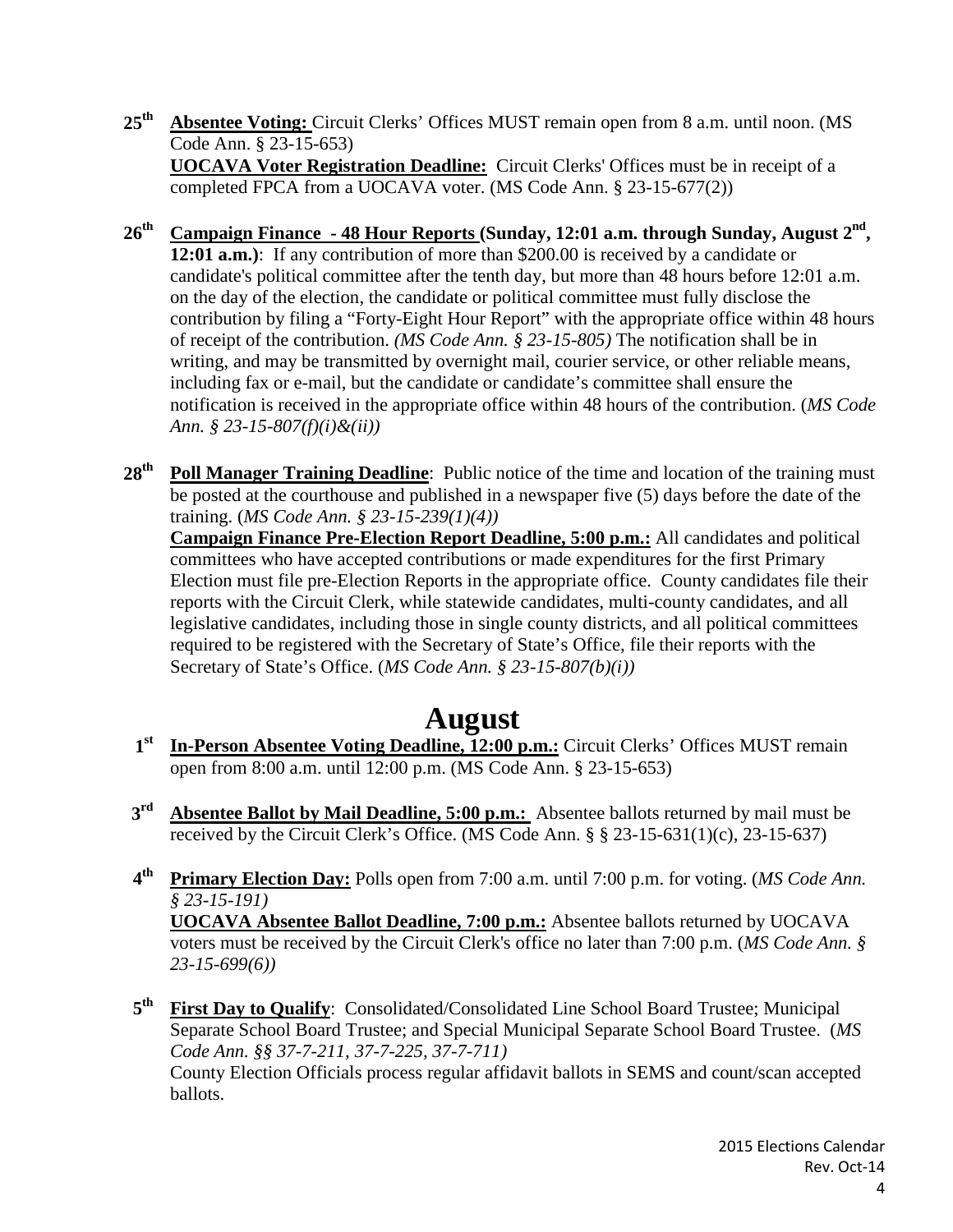- 10<sup>th</sup> Poll Worker Deadline: County Election Officials must appoint poll managers and resolution board members for the Primary Runoff Election. (*MS Code Ann. § 23-15-265)*
- 11<sup>th</sup> Voter ID Affidavit Ballot Deadline, 5:00 p.m.: Last day affidavit voters who cast an affidavit ballot by reason of voter ID may present an acceptable form of photo ID or complete an affidavit of religious objection in the Circuit Clerk's Office. (*MS Const. 1890 § 249-A)*
- 12<sup>th</sup> Canvas of Returns and Announcement of Results by County Election Officials: county and county district offices only**.** (*MS Code Ann. § 23-15-597(1))*
- 14<sup>th</sup> Tabulated Statement of Party Vote: Deadline by which State Executive Committee(s) must transmit to the MSOS tabulated statement of the party vote for each state, state district and legislative election. (*MS Code Ann. § 23-15-599)*
- 15<sup>th</sup> **Runoff Absentee Voting (if applicable):** Circuit Clerks' Offices MUST remain open from 8:00 a.m. until noon. An absentee ballot must be mailed to all voters who completed an application for an absentee ballot before ballots were available, including voters on the permanently disabled list. (*MS Code Ann. §§ 23-15-653, 23-15-715, 23-15-629(4))*
- **16th Campaign Finance - 48 Hour Reports (Sunday, 12:01 a.m. through Sunday, August 23rd, 12:01 a.m.), for Primary Runoff Election Candidates Only:** If any contribution of more than \$200.00 is received by a candidate or candidate's political committee after the tenth day, but more than 48 hours before 12:01 a.m. on the day of the election, the candidate or political committee must fully disclose the contribution by filing a "Forty-Eight Hour Report" with the appropriate office within 48 hours of receipt of the contribution. (MS Code Ann. § 23-15-805). The notification shall be in writing, and may be transmitted by overnight mail, courier service, or other reliable means, including fax or e-mail, but the candidate or candidate's committee shall ensure the notification is received in the appropriate office within 48 hours of the contribution. (*MS Code Ann. § 23-15-807(f)(i)&(ii))*
- **18th Poll Manager Training Deadline**: Only for poll managers who have not received training once in the 12 months preceding the second primary (runoff) election; public notice of the time and location of the training must be posted at the courthouse and published in a newspaper five (5) days before the date of the training. (*MS Code Ann. § 23-15-239(1)(4))*  **Campaign Finance Pre-Runoff Election Report Deadline, 5:00 p.m.:** All candidates and political committees who have accepted contributions or made expenditures for the second Primary (Runoff) Election must file pre-Election Reports in the appropriate office. County candidates file their reports with the Circuit Clerk, while statewide candidates, multi-county candidates, and all legislative candidates, including those in single county districts, and all political committees required to be registered with the Secretary of State's Office, file their reports with the Secretary of State's Office. (*MS Code Ann. § 23-15-807(b)(i))*
- **22nd In-Person Absentee Voting Deadline, 12:00 p.m.:** Circuit Clerks' offices MUST remain open from 8:00 a.m. until 12:00 p.m. (*MS Code Ann. § 23-15-653)*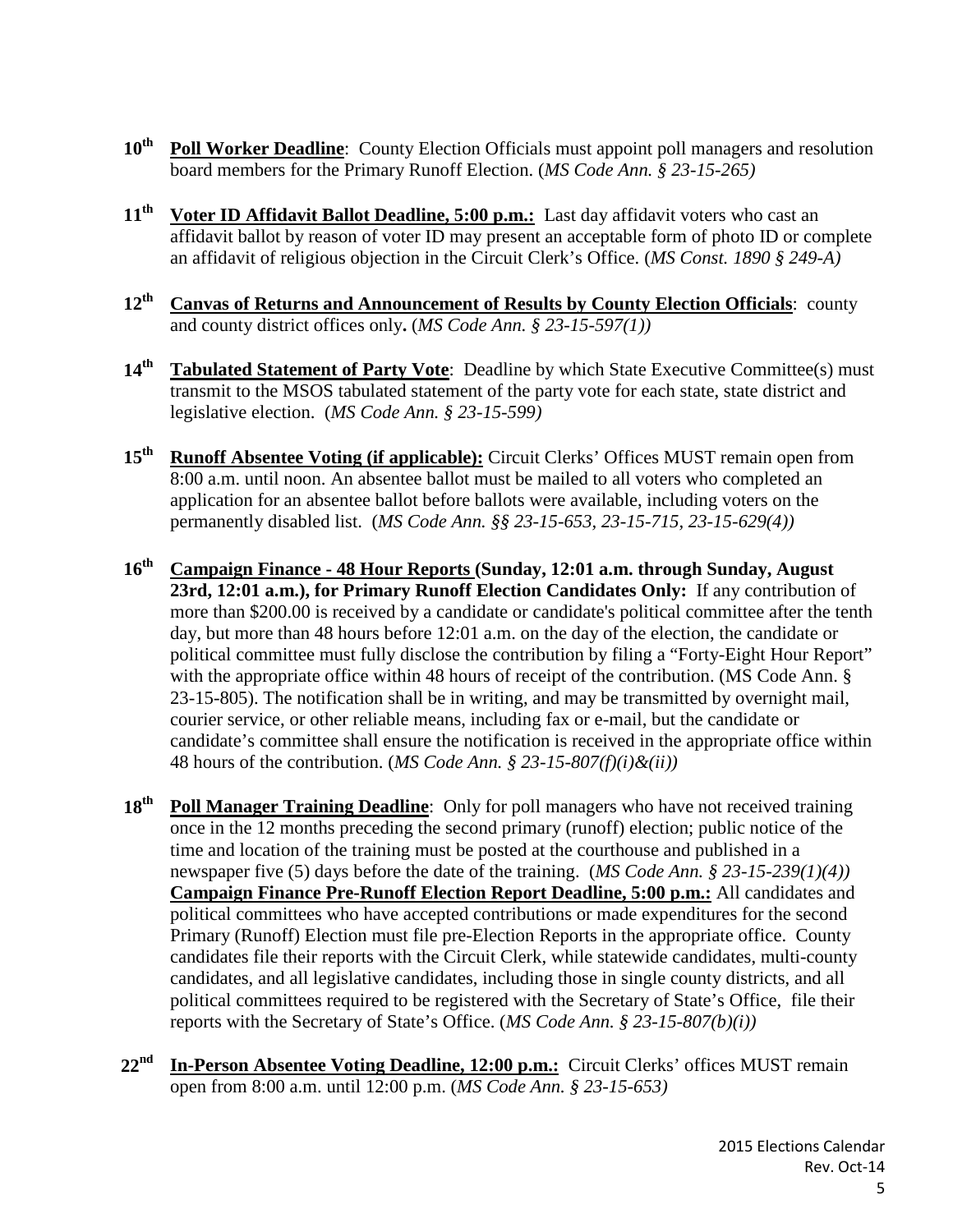- **24th Absentee Ballot by Mail Deadline. 5:00 p.m.:** Absentee ballots returned by mail must be received by the Circuit Clerk's Office. (*MS Code Ann.§23-15-631(1)(c))*
- **25th Primary Runoff Election Day:** Polls open from 7:00 a.m. until 7:00 p.m. for voting. (*MS Code Ann. § 23-15-191)* **UOCAVA Absentee Ballot Deadline. 7:00 p.m.:** Absentee ballots returned by UOCAVA voters must be received by the Circuit Clerk's Office no later than 7:00 p.m. (*MS Code Ann. §*

**September**

*23-15-699(6))*

- **1st Voter ID Affidavit Ballot Deadline, 5:00 p.m.:** Last day affidavit voters who cast an affidavit ballot by reason of voter ID may present an acceptable form of photo ID or complete an affidavit of religious objection in the Circuit Clerk's office. (*MS Const. 1890 § 249-A*)
- **2nd Canvass of Returns and Declaration of Results by County Election Officials:** county and county district offices only. (*MS Code Ann. § 23-15-597(1))*
- **4th Tabulated Statement of Party Vote**: Deadline by which State Executive Committee(s) must transmit to the MSOS a tabulated statement of the party vote for each state, state district and legislative election. (*MS Code Ann. § 23-15-599)*

**Permanently Disabled Voters List:** Circuit Clerks deliver the list of permanently disabled voters to the Election Commission for review and purging of voters who are no longer qualified electors and no longer eligible to automatically receive an absentee ballot. (*MS Code Ann. § 23-15-629(3))*

**Qualifying Deadline, 5:00 p.m.:** Municipal Separate School Board Trustee; Consolidated/Consolidated Line School Board Trustee; Special Municipal Separate School Board Trustee (*MS Code Ann. §§ 37-7-225, 37-7-211, 37-7-711*); County and County-District candidates for Special Election(s). (*MS Code Ann. § 23-15-839(1))* **Absentee Ballot Applications**: Applications must be available in the Circuit Clerk's Office

and provided to those voters eligible to vote by an absentee ballot. (*MS Code Ann. § 23-15- 625)*

- **9th Sample Ballot Deadline:** MSOS furnishes each County Election Commission a sample of the official November General Election ballot. *(MS Code Ann. § 23-15-367(3))*
- 14<sup>th</sup> Voter Roll Maintenance: County Election Commissioners meet to perform voter roll maintenance and purge ineligible voters from the voter roll/SEMS. (*MS Code Ann. § 23-15- 153 (1)(d))*
- **19th UOCAVA Absentee Ballot Deadline**: Absentee ballots must be mailed, emailed or faxed to UOCAVA voters who previously requested an absentee ballot by application, Federal Post Card Application or Federal Write-In Absentee Ballot. (*MS Code Ann. §§ 23-15-683, 23-15- 691, 23-15-692, 23-15-699)*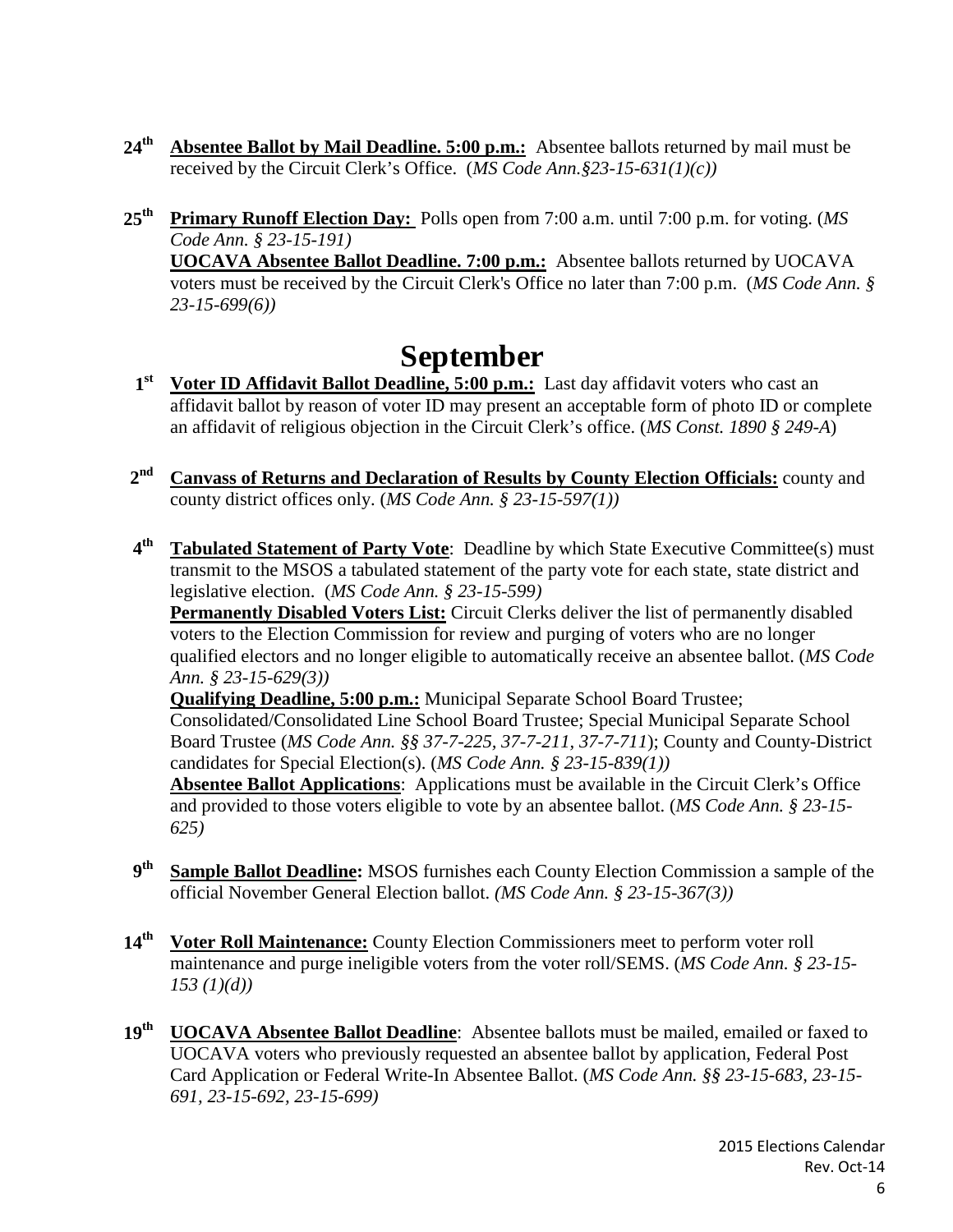**Absentee Ballots** must be available in the Circuit Clerk's Office and provided to those voters eligible to vote by an absentee ballot. An absentee ballot must be mailed to voters who previously completed an application for an absentee ballot. (*MS Code Ann. § 23-15-715)*  **Permanently Disabled Voter List:** Election Commission returns revised list to Circuit Clerk's Office for General Election. (*MS Code Ann. § 23-15-629(3))*

- 24<sup>th</sup> Permanently Disabled Voters: Deadline by which Circuit Clerks must mail absentee ballots to those voters on the permanently disabled list. (*MS Code Ann. § 23-15-629(4))*
- **28th – 30th Voter Registration:** Circuit Clerks' Offices may remain open from 8:00 a.m. until 7:00 p.m., including the noon hour. (*MS Code Ann. § 23-15-37(2))*

# **October**

- **1st – 2nd Voter Registration:** Circuit Clerks' Offices may remain open from 8:00 a.m. until 7:00 p.m., including the noon hour. (*MS Code Ann. § 23-15-37(2))*
	- 3<sup>rd</sup> Voter Registration Deadline, 12:00 p.m.: Circuit Clerks' Offices MUST remain open from 8:00 a.m. until 12:00 p.m. (*MS Code Ann. § 23-15-37 (2))* **Mail-In Registration Applications** must be postmarked no later than Saturday, October 3. (*MS Code Ann. § 23-15-47(2)(a))*
	- **9th Campaign Finance Deadline, 5:00 p.m.:** Periodic Campaign Finance Reports due in the appropriate office. County candidates file their reports with the Circuit Clerk's Office in their respective counties, while statewide candidates, multi-county candidates, and all legislative candidates, including those in single county districts, file their reports with the Secretary of State's Office. *(MS Code Ann. § 23-15-807(b)(ii) and (e))*
	- **13th Poll Worker Voting Machine Training Deadline**: Election Commissioners appoint persons to instruct poll managers in the use of voting machines and their duties for the General Election. (*MS Code Ann. § 23-15-417)*
	- **24th Absentee Voting:** Circuit Clerks' Offices MUST remain open from 8:00 a.m. until noon. (*MS Code Ann. § 23-15-653*) **UOCAVA Voter Registration Deadline:** Circuit Clerks' Offices must be in receipt of a completed FPCA from a UOCAVA voter. (*MS Code Ann. § 23-15-677(2))*
	- **25th Campaign Finance - 48 Hour Reports (Sunday, 12:01 a.m. through Sunday, November 1st, 12:01 a.m.)**, **for General and Special Election Candidates:** If any contribution of more than \$200.00 is received by a candidate or candidate's political committee after the tenth day, but more than 48 hours before 12:01 a.m. on the day of the election, the candidate or political committee must fully disclose the contribution by filing a "Forty-Eight Hour Report" with the appropriate office within 48 hours of receipt of the contribution. *(MS Code Ann. § 23-15-805)*  The notification shall be in writing, and may be transmitted by overnight mail, courier service, or other reliable means, including fax or e-mail, but the candidate or candidate's committee shall ensure the notification is received in the appropriate office within 48 hours of the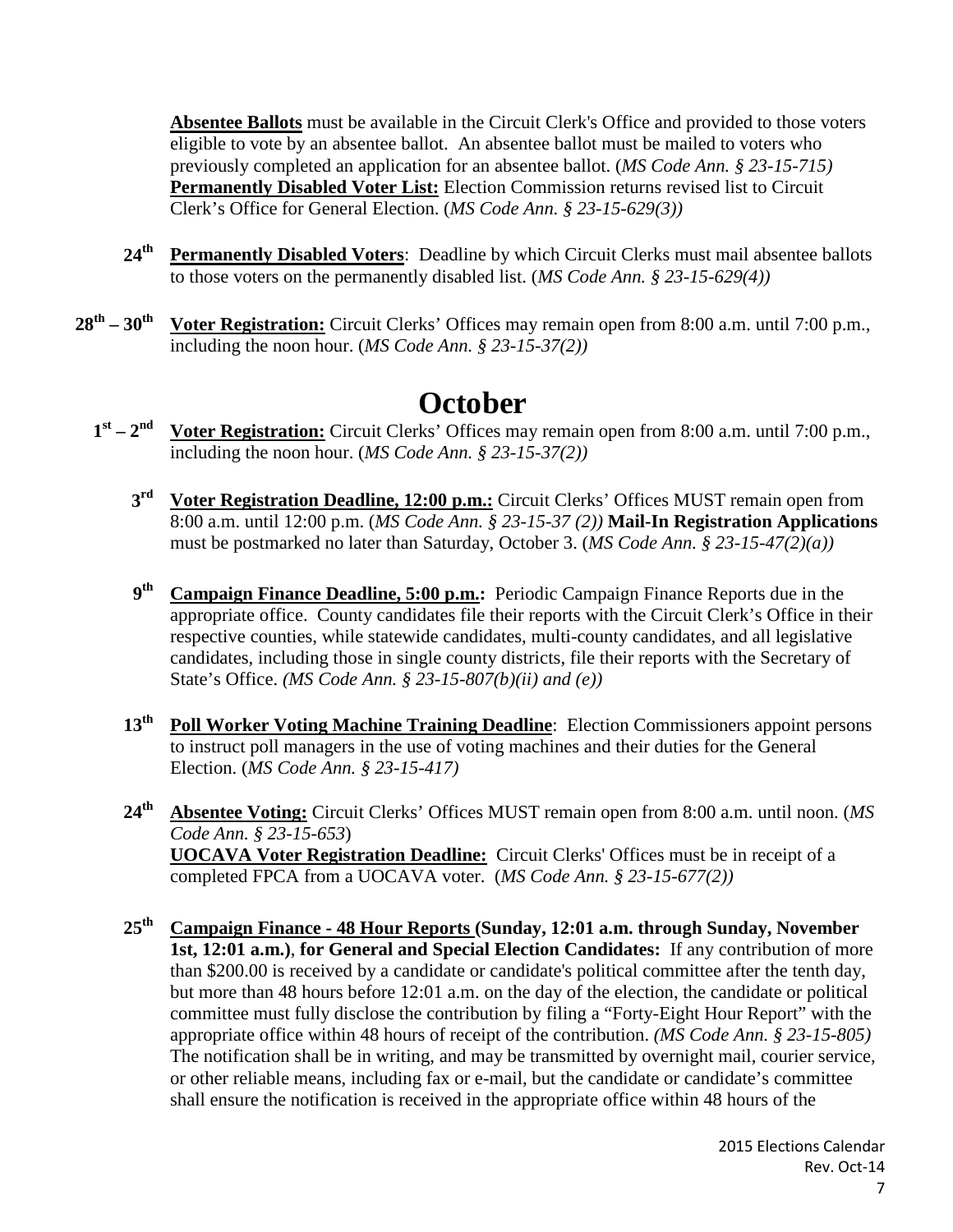contribution. (*MS Code Ann. § 23-15-807(f)(i)&(ii))*

**27th Campaign Finance Pre-Election Report Deadline, 5:00 p.m.:** All candidates and political committees who have accepted contributions or made expenditures for the General Election must file pre-Election Reports in the appropriate office. County candidates file their reports with the Circuit Clerk, while statewide candidates, multi-county candidates, and all legislative candidates, including those in single county districts, and all political committees required to be registered with the Secretary of State's Office, file their reports with the Secretary of State's Office. (*MS Code Ann. § 23-15-807(b)(i))*

**Poll Manager Training Deadline:** Public notice of the time and location of the training must be posted at the courthouse and published in a newspaper five (5) days before the date of the training. (*MS Code Ann. § 23-15-239(1)(4))*

31<sup>st</sup> In-Person Absentee Voting Deadline, 12:00 p.m.: Circuit Clerks' Offices MUST remain open from 8:00 a.m. until 12:00 p.m. (*MS Code Ann. § 23-15-653)*

## **November**

- **2nd Absentee Ballot by Mail Deadline, 5:00 p.m.:** Absentee ballots returned by mail must be received by the Circuit Clerk's Office. (*MS Code Ann. §§ 23-15-631(1)(c), 23-15-637)*
- **3rd General Election Day** for state and county officers, and members of the Legislature (*MS Code Ann. § 23-15-193, § 102 MS Const. of 1890)*; Municipal Separate School Board Trustee, Consolidated/Consolidated Line School Board Trustee and Special Municipal Separate School Board Trustee (*MS Code Ann. §§ 37-7-225, 37-7-211, 37-7-711)*; **Regular Special Election Day** for county and county district vacancies. (*MS Code Ann. § 23-15-833)* **Polls open from 7:00 a.m. until 7:00 p.m. for voting.**

**UOCAVA Absentee Ballot Deadline, 7:00 p.m.:** Absentee ballots returned by UOCAVA voters must be received by the Circuit Clerk's Office no later than 7:00 p.m. (*MS Code Ann. § 23-15-699(6))*

- 10<sup>th</sup> Voter ID Affidavit Ballot Deadline, 5:00 p.m.: Last day affidavit voters who cast an affidavit ballot by reason of voter ID may present an acceptable form of photo ID or complete an affidavit of religious objection in the Circuit Clerk's Office. (*MS Const. 1890 § 249-A*)
- **13th Canvass of Returns and Declaration of Results by County Election Commission(s):** *(MS Code Ann.* § 23-15-601) No candidate shall be certified as elected to office unless and until he/she files all required campaign finance reports. (*MS Code Ann. § 23-15-811)* **Delivery of Returns Deadline:** County Election Commission(s) must transmit to the Secretary of State their counties' General Election returns, including: (1) certified recap sheets, (2) separate electoral vote for each statewide office by State House of Representatives district, and (3) statement of the whole number of votes given in the county for each candidate. The certification of the election must be signed and dated by a majority of the county election commissioners. (*MS Code Ann. §23-15-603, §§ 140 and 143 of MS Const. of 1890)*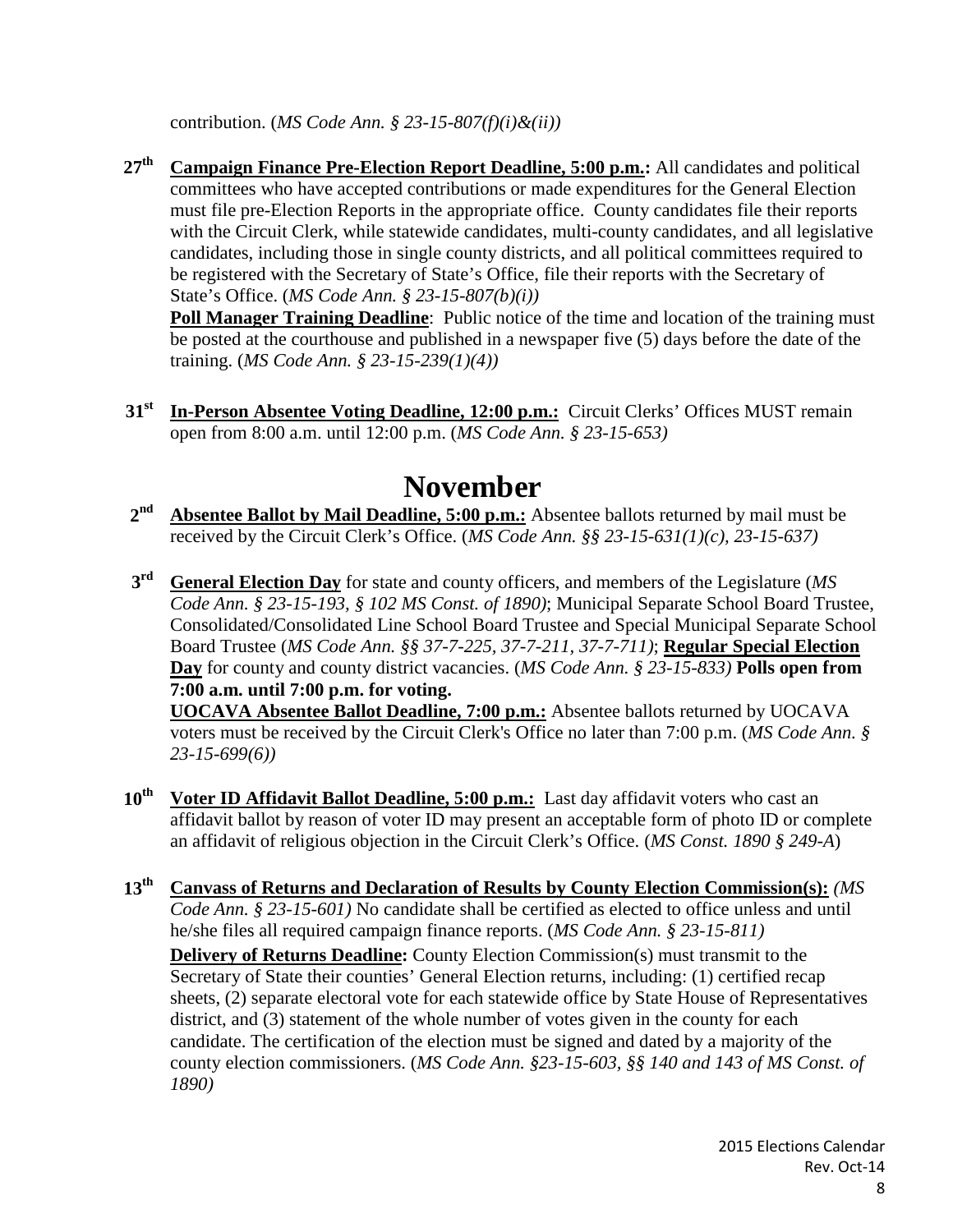- 14<sup>th</sup> **Runoff Absentee Voting (if applicable):** Circuit Clerks' Offices MUST remain open from 8:00 a.m. until noon. (*MS Code Ann. § 23-15-653)*
- **15th Campaign Finance - 48 Hour Reports (Sunday, 12:01 a.m. through Sunday, November 22nd, 12:01 a.m.), for General and Special Runoff Election Candidates:** If any contribution of more than \$200.00 is received by a candidate or candidate's political committee after the tenth day, but more than 48 hours before 12:01 a.m. on the day of the election, the candidate or political committee must fully disclose the contribution by filing a "Forty-Eight Hour Report" with the appropriate office within 48 hours of receipt of the contribution. *(MS Code Ann. § 23-15-805)* The notification shall be in writing, and may be transmitted by overnight mail, courier service, or other reliable means, including fax or e-mail, but the candidate or candidate's committee shall ensure the notification is received in the appropriate office within 48 hours of the contribution. *(MS Code Ann. § 23-15-807(f)(i)&(ii))*
- **17th Poll Manager Training Deadline**: Only for poll managers who have not received training once in the 12 months preceding the Runoff Election; public notice of the time and location of the training must be posted at the courthouse and published in a newspaper five (5) days before the date of the training. (*MS Code Ann. § 23-15-239(1)(4))* **Campaign Finance Pre-Runoff Report Deadline, 5:00 p.m.**: All candidates and political committees who have accepted contributions or made expenditures for the Runoff Election must file pre-Election Reports in the appropriate office. County candidates file their reports with the Circuit Clerk, while statewide candidates, multi-county candidates, and all legislative candidates, including those in single county districts, and all political committees required to be registered with the Secretary of State's Office, file their reports with the Secretary of State's Office. (*MS Code Ann. § 23-15-807(b)(i))*
- **21st In-Person Absentee Voting Deadline, 12:00 p.m**.: Circuit Clerks' Offices must remain open from 8:00 a.m. until 12:00 p.m. (*MS Code Ann. § 23-15-653*)
- 23<sup>rd</sup> Absentee Ballot by Mail Deadline, 5:00 p.m.: Absentee ballots returned by mail must be received by the Circuit Clerk's Office. (*MS Code Ann. §§ 23-15-631(1)(c), 23-15-637)*
- **24th General Election Runoff Day** for Municipal Separate School Board Trustee and Consolidated/Consolidated Line School Board Trustee (*MS Code Ann. §§ 37-7-203, 37-7- 227)*; **Special Election Runoff Day,** for county and county-district vacancies. (*MS Code Ann. § 23-15-833)* **Polls open from 7:00 a.m. until 7:00 p.m. for voting. UOCAVA Absentee Ballot Deadline, 7:00 p.m**.: Absentee ballots returned by UOCAVA voters must be received by the Circuit Clerk's office no later than 7:00 p.m. (*MS Code Ann. § 23-15-699(6))*
- **30th Notice of Party's Intention to Hold Presidential Preference Primary Deadline**: The chairman of a party's State Executive Committee must notify the Secretary of State if the party intends to hold a presidential preference primary no later than December 1. *(MS Code Ann. § 23-15-1085)*